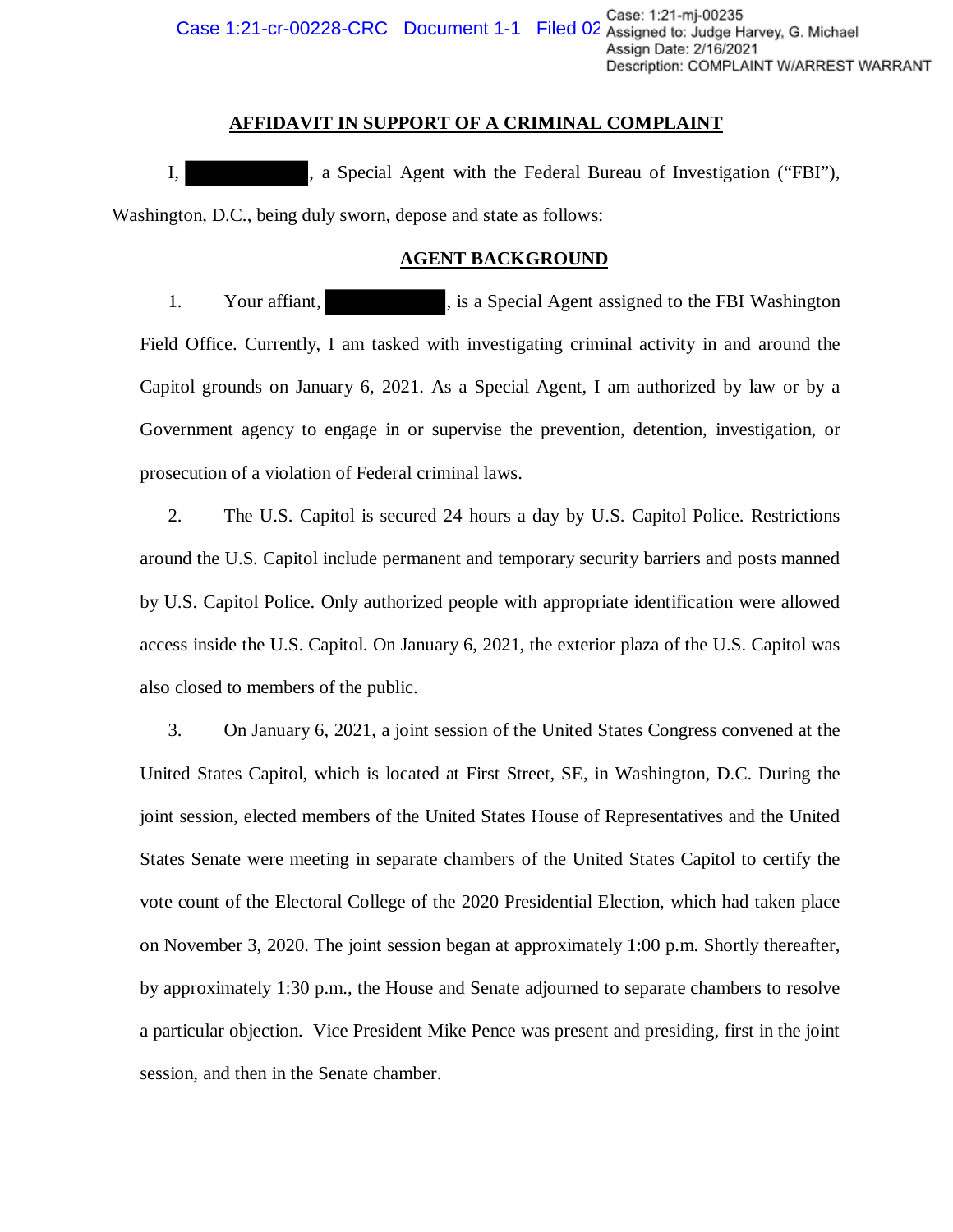### Case 1:21-cr-00228-CRC Document 1-1 Filed 02/16/21 Page 2 of 12

 4. As the proceedings continued in both the House and the Senate, and with Vice of the U.S. Capitol building, and U.S. Capitol Police were present and attempting to keep the crowd away from the Capitol building and the proceedings underway inside. President Pence present and presiding over the Senate, a large crowd gathered outside the U.S. Capitol. As noted above, temporary and permanent barricades were in place around the exterior

 however, shortly around 2:00 p.m., individuals in the crowd forced entry into the U.S. Capitol, 5. At such time, the certification proceedings were still underway and the exterior doors and windows of the U.S. Capitol were locked or otherwise secured. Members of the U.S. Capitol Police attempted to maintain order and keep the crowd from entering the Capitol; including by breaking windows and by assaulting members of the U.S. Capitol Police, as others in the crowd encouraged and assisted those acts.

6. Shortly thereafter, at approximately 2:20 p.m. members of the United States House of Representatives and United States Senate, including the President of the Senate, Vice President Pence, were instructed to—and did—evacuate the chambers. Accordingly, the joint session of the United States Congress was effectively suspended until shortly after 8:00 p.m. Vice President Pence remained in the United States Capitol from the time he was evacuated from the Senate Chamber until the sessions resumed.

 of violations of local and federal law, including scores of individuals inside the U.S. Capitol 7. During national news coverage of the aforementioned events, video footage which appeared to be captured on mobile devices of persons present on the scene depicted evidence building without authority to be there.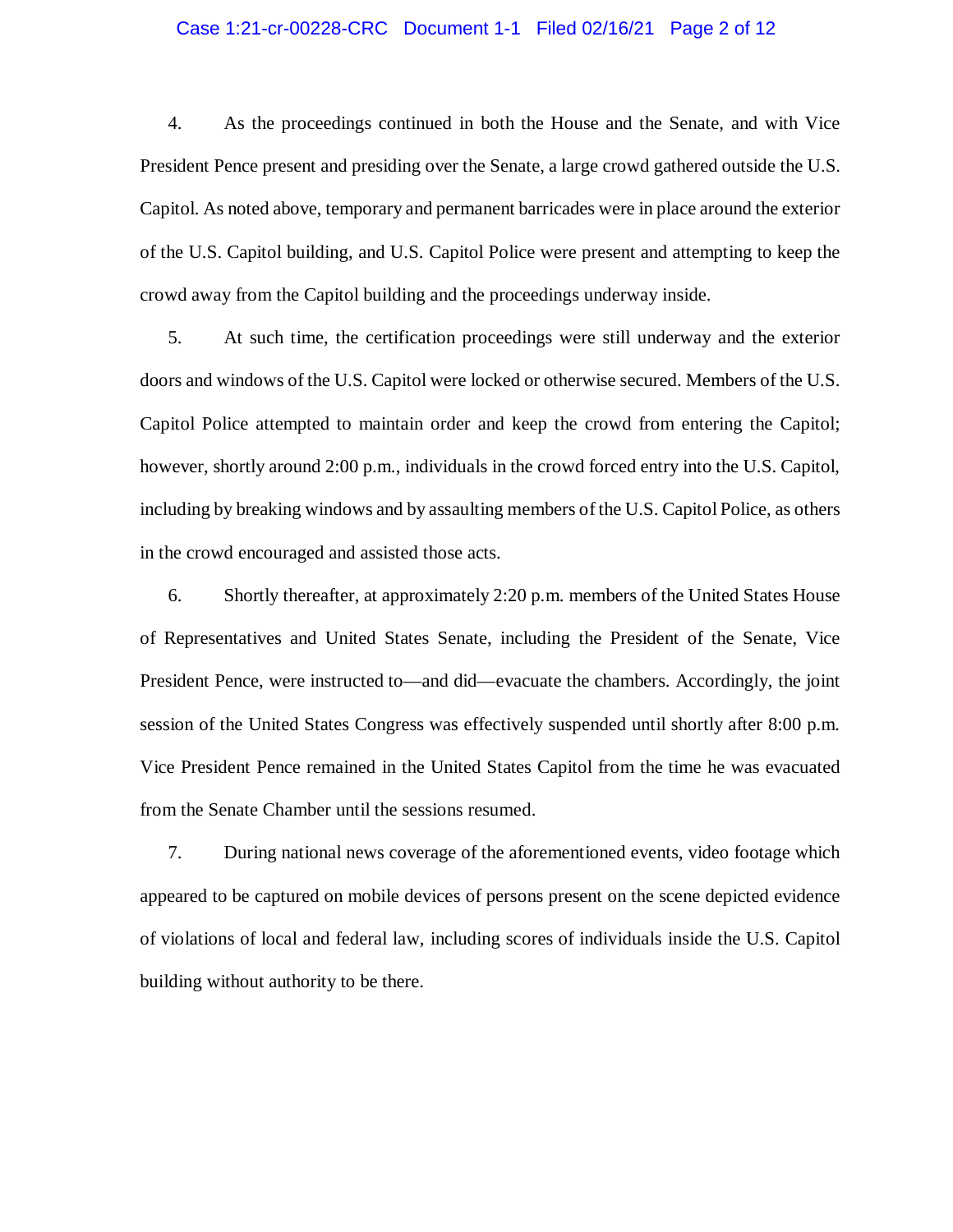### Case 1:21-cr-00228-CRC Document 1-1 Filed 02/16/21 Page 3 of 12

 8. From January 8 – 13, 2021, the FBI received seven tips, either directly via the FBI tip line or those that were forwarded to the FBI from the Metropolitan Police Department, identifying Eric Gene BARBER's presence at the U.S. Capitol on January 6, 2021. Four tipsters identified BARBER as a former city councilman from Parkersburg, West Virginia (WV). One tipster identified BARBER's Facebook account as "eric.barber.399".

 WV. The tipster claimed BARBER did a live stream via Facebook showing he was at the BARBER's Facebook account identified above. 9. On January 8, 2021, Tipster #1 provided information stating that an individual on the FBI wanted list was possibly BARBER, a former councilman for the city of Parkersburg, Capitol. The tipster was unsure if BARBER was in the Capitol building. The tipster provided

BARBER's Facebook account identified above.<br>10. Also on January 8, 2021, Tipster #2 provided information regarding a news publication on January 7, 2021, in Parkersburg, WV called The Parkersburg News and Sentinel that ran an article titled "Parkersburg man shares experience from the U.S. Capitol."1 The who provided a summary of his experience at the U.S. Capitol on January 6, 2021. The article outside the Capitol (Image 1 below), a second showing protestors heading to what looks like a by BARBER from his Facebook account. article summarized an interview of Eric BARBER, "a former Parkersburg City Councilman," included three photographs from BARBER, one which depicted individuals scaling a wall broken window at the Capitol (Image 2 below), and the third pictured protestors standing on the grounds immediately outside the Capitol (Image 3 below). These images were provided

 $\overline{a}$ 

 1 [https://www.newsandsentinel.com/news/local-news/2021/01/parkersburg-man-shares-experience-from-u-s-capitol/](https://www.newsandsentinel.com/news/local-news/2021/01/parkersburg-man-shares-experience-from-u-s-capitol)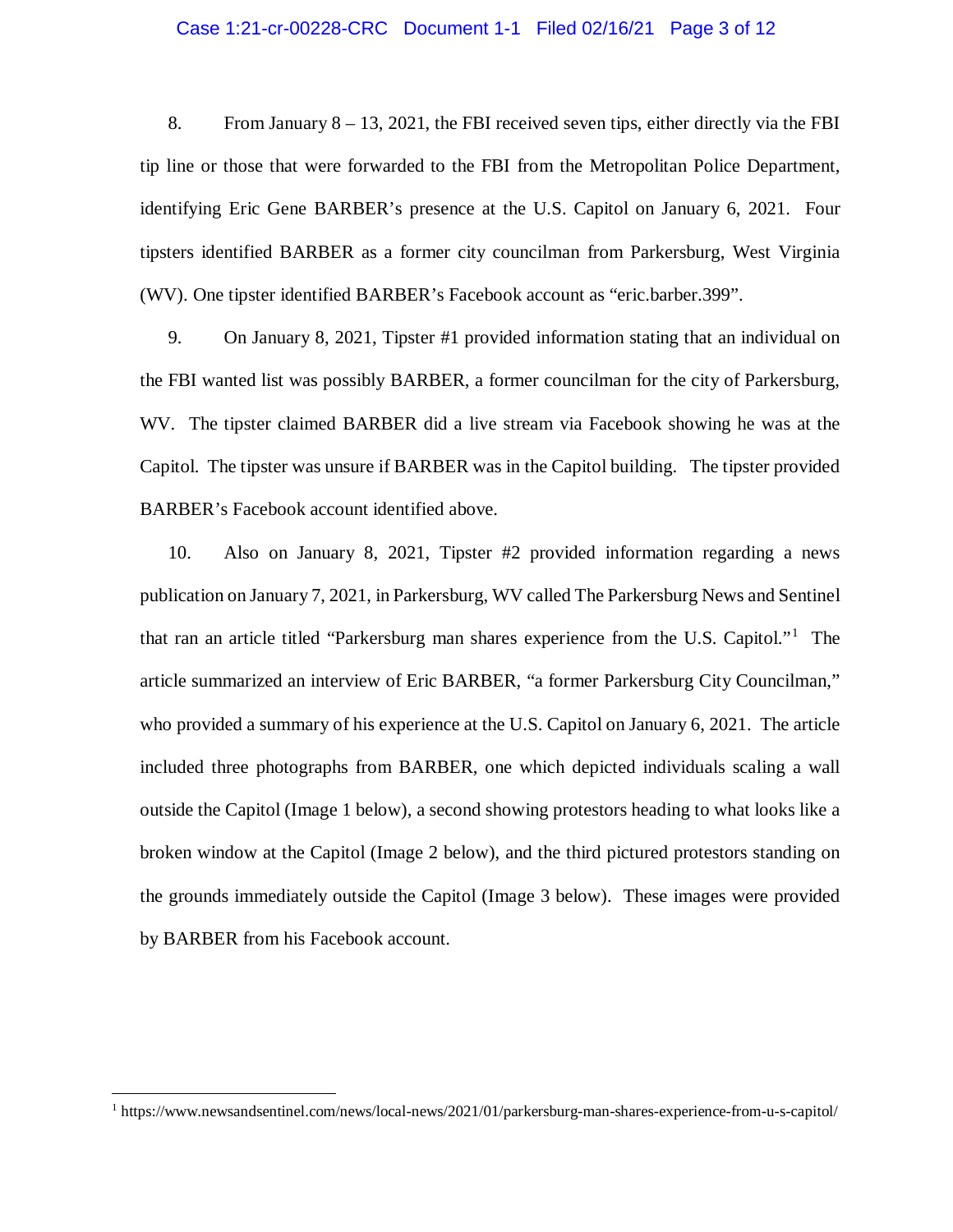

Image 1

 $\ddot{\phantom{a}}$ 

Image 2 Image 3

11. The article also references BARBER as providing the following account:

 "[T]here were already people on the Capitol steps when he arrived. He said he went up the *responding with force,"* he said. While he said he looked in a window and couldn't see much because of so many people inside, BARBER said he did not enter the building."<sup>2</sup> steps and saw some climbing the walls. Barber said he did not initially see Capitol Police officers cracking down on the advancing group. *"It took 'em a while before they started* 

BARBER did not show any pictures depicting himself in the Capitol. 12. BARBER did not show any pictures depicting himself in the Capitol.<br>13. On January 9, 2021, Tipster #3 highlighted an interview BARBER participated in

 references BARBER as a former Parkersburg City Council member, BARBER states, " Those on January 6, 2021, via phone with an NBC local affiliate WTAP. In the interview, which windows were being broken there was officers 15 feet away with their hands in their pocket just watching [it..so..um.](https://it..so..um).I think at any point Capitol Police could of stopped what was happening but just didn't."<sup>3</sup>

 $^2$  https://www.newsandsentinel.com/news/local-news/2021/01/parkersburg-man-shares-experience-from-u-s-capitol/ <sup>3</sup> [https://www.wtap.com/2021/01/07/fmr-parkersburg-city-councilman-capitol-police-did-little-to-stop-protestors/](https://www.wtap.com/2021/01/07/fmr-parkersburg-city-councilman-capitol-police-did-little-to-stop-protestors)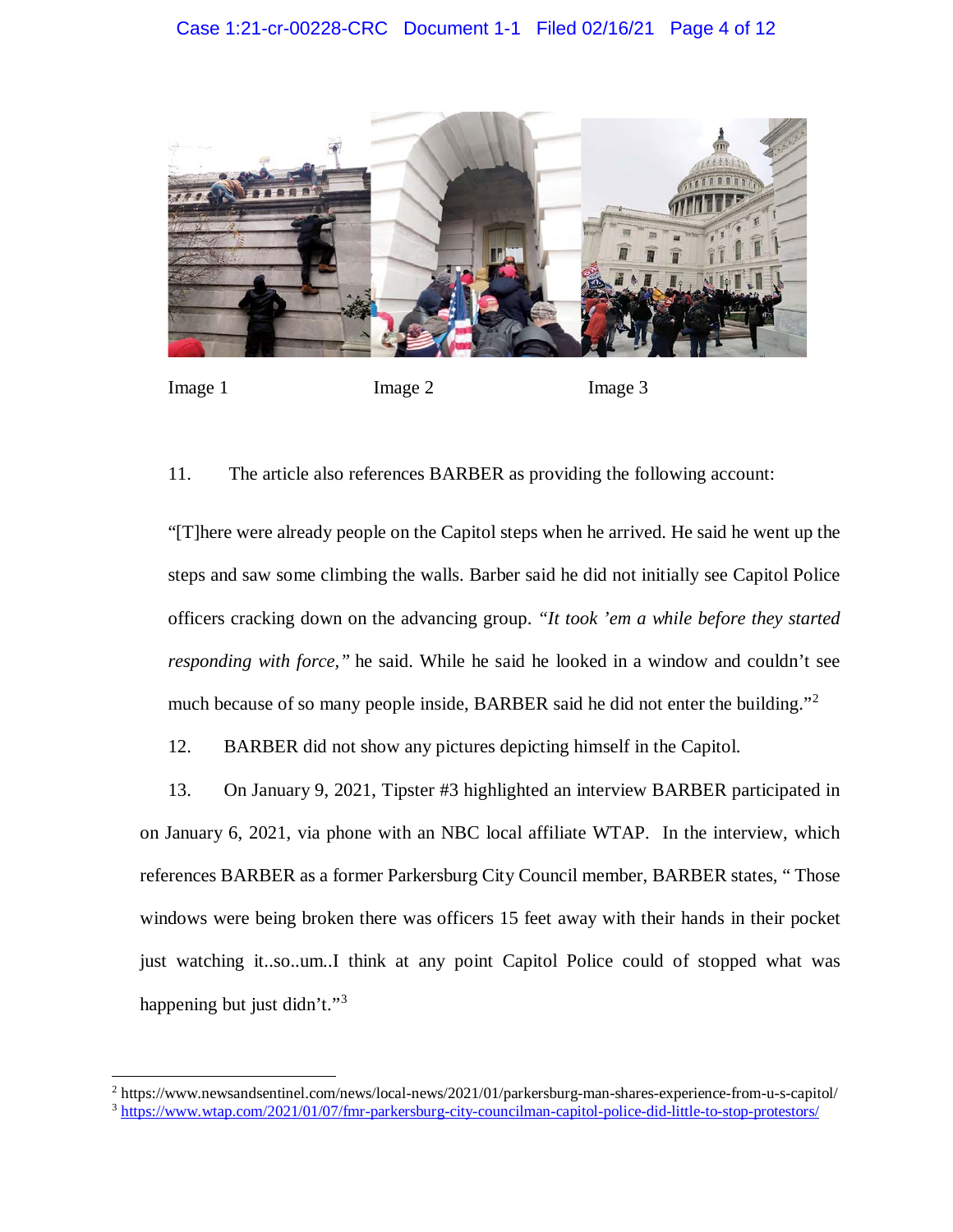### Case 1:21-cr-00228-CRC Document 1-1 Filed 02/16/21 Page 5 of 12

 14. Separately, on January 9, 2021, Tipster #4 provided a link to a Facebook post by a green combat style helmet and a green military style field jacket is BARBER. This photograph was attributed to Twitter User 1. The photograph of BARBER included on the Facebook Group: WoodCountyIndivisible in which the tipster notes the man "circled" wearing bottom right depicting BARBER in a white shirt with the Capitol in the background, is BARBER's Facebook profile photograph which was updated on December 30, 2020, according to BARBER's Facebook page (Image 4 below).





 WoodCountyIndivisible posted on January 10, 2021. This video provides a timeline in which 15. Your affiant also reviewed a video highlighted by the Facebook group

 $\ddot{\phantom{a}}$ 

<sup>4</sup> <www.facebook.com/woodcountyindivisible/photos/pcb.2123127264484037>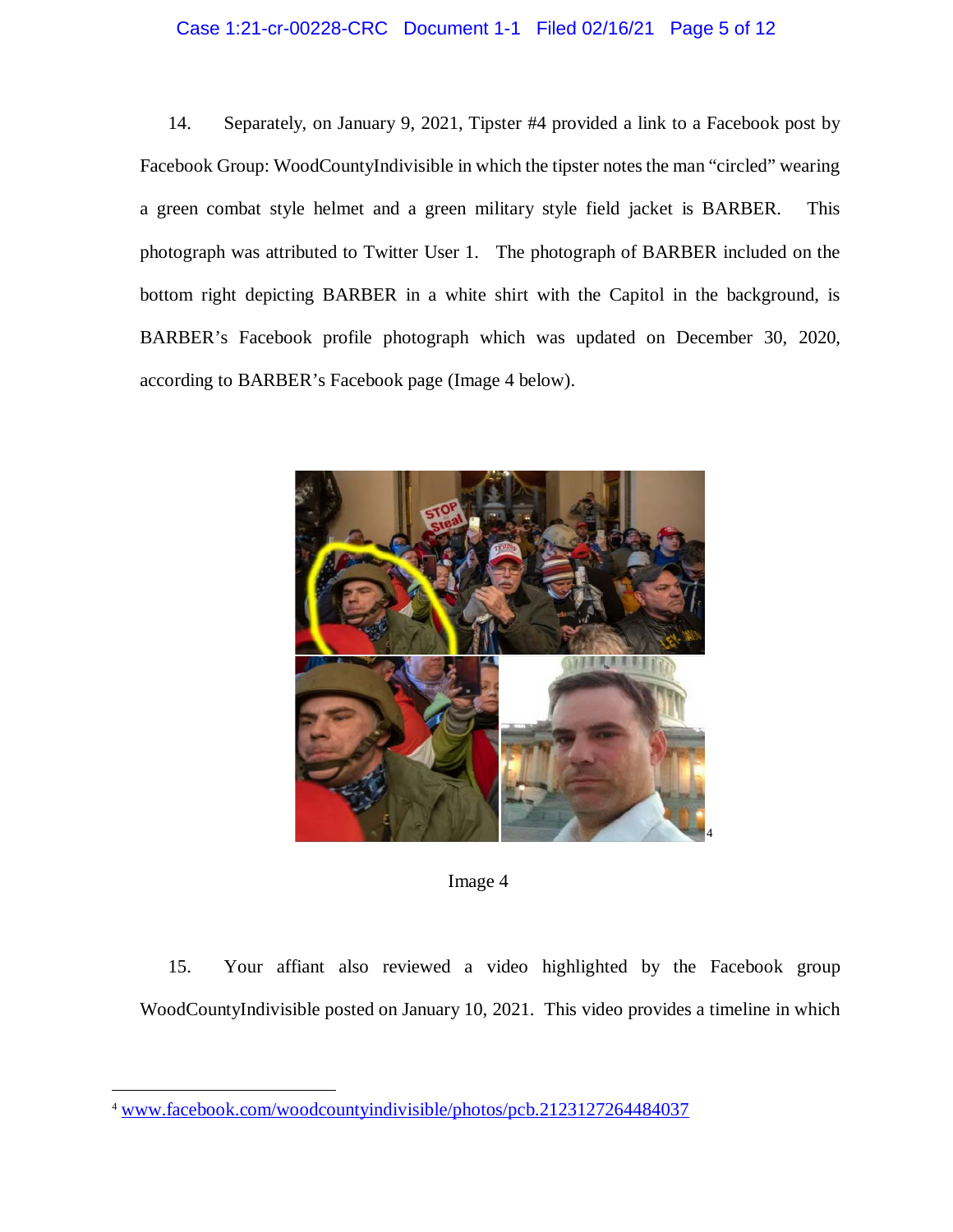## Case 1:21-cr-00228-CRC Document 1-1 Filed 02/16/21 Page 6 of 12

the individual believed to be BARBER is involved with numerous individuals attempting to enter an unidentified room in the Capitol. This video is only a small portion of a longer video, as the post directs viewers to a YouTube video titled "Shooting and Storming Of The US Capitol In Washington DC (View Discretion Is Advised)" posted by Y ouTube User 1. A screen capture from this video shows the individual in the green helmet, who is believed to be BARBER saying "They're giving us the building" (Image 5 below). Shortly after, BARBER smacks his helmet in an attempt to tell people he has a helmet and to let him forward. The video then shows BARBER attempting to make it farther into the Capitol building where officers have barricaded or locked the door, see screen shot below (Image 6 below).



Image 5

<sup>&</sup>lt;sup>5</sup> https://www.facebook.com/WoodCountyIndivisible/videos/?ref=page\_internal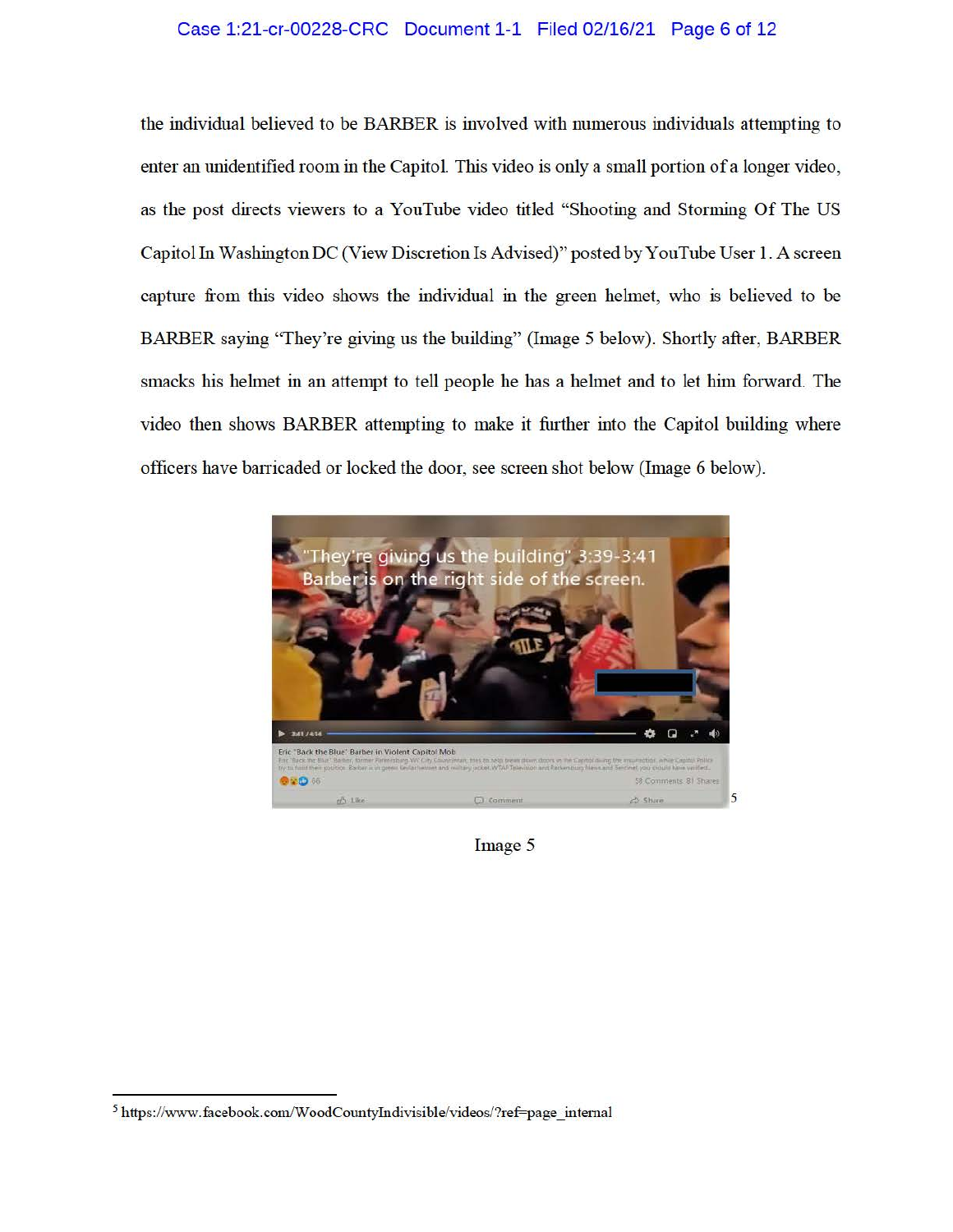



16. Tipsters #5, #6, and #7 provided images of BARBER that had been previously identified by Tipster #4.

17. On or about January 11, 2021, your affiant conducted a review BARBER's Facebook account "eric.barber.399." During the review, I observed a photograph of BARBER as the account profile picture which was updated on December 30, 2020. This profile picture is consistent with the profile image provided by the tipster information identified above, see Image 4. Additionally, the Facebook profile indicated that BARBER lives in Parkersburg, WV and is employed as an HVAC technician. BARBER's Facebook account contains multiple posts pertaining to his previous position as a Parkersburg city council member, which is consistent with the claims made by the tipsters. Two screen captures below are from BARBER's Facebook account, posted on January 6 and 7, 2021 by BARBER, also depict pictures associated with BARBER entiy on Capitol grounds (Image 7 and 8 below).

<sup>&</sup>lt;sup>6</sup> https://www.facebook.com/WoodCountyIndivisible/videos/?ref=page\_internal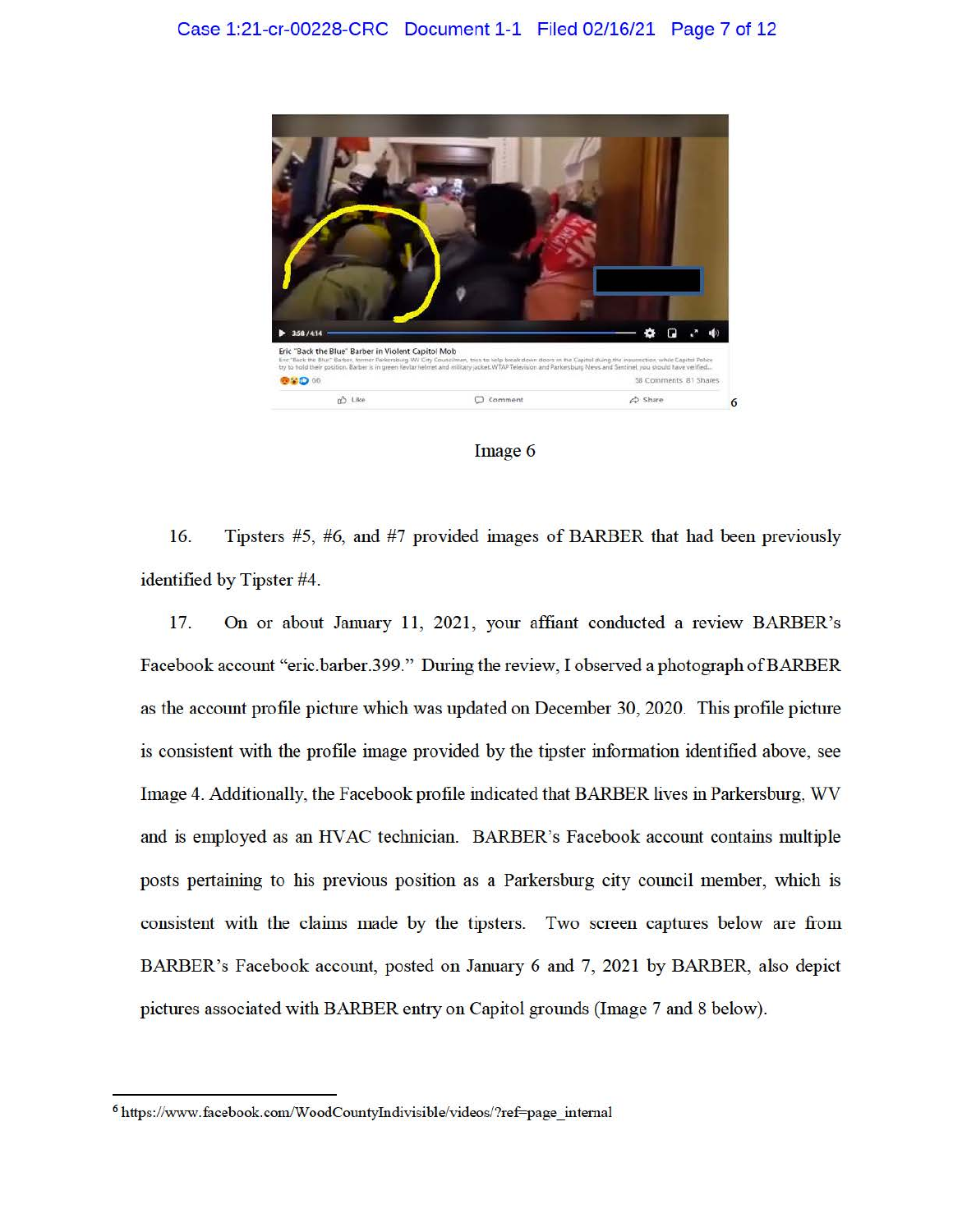## Case 1:21-cr-00228-CRC Document 1-1 Filed 02/16/21 Page 8 of 12



Image 7 Image 8

18. BARBER's Facebook posts in images 7 and 8 were BARBER's last authored posts. However, on January 8, 2021, BARBER posted another Facebook user's, Facebook User 2's, comments to his public Facebook wall which seemed to justify the protestors action. In her post, Facebook User 2 stated, "It tmns out, however, that there are two videos showing Capitol Police opening barricades, and standing by while plain clothes people are directing people forward." BARBER did not provide any public comments to Facebook User 2's post on his Facebook wall.

19. On January 28, 2021, an FBI Agent interviewed W-1 of the Parkersburg Police Department by phone. W-1 was familiar with the allegations that BARBER had entered the Capitol on January 6, 2021. W-1 indicated that the Parkersburg Police Department had received numerous reports from members of the public that included photographs and videos

<sup>&</sup>lt;sup>7</sup> https://www.facebook.com/eric.barber.399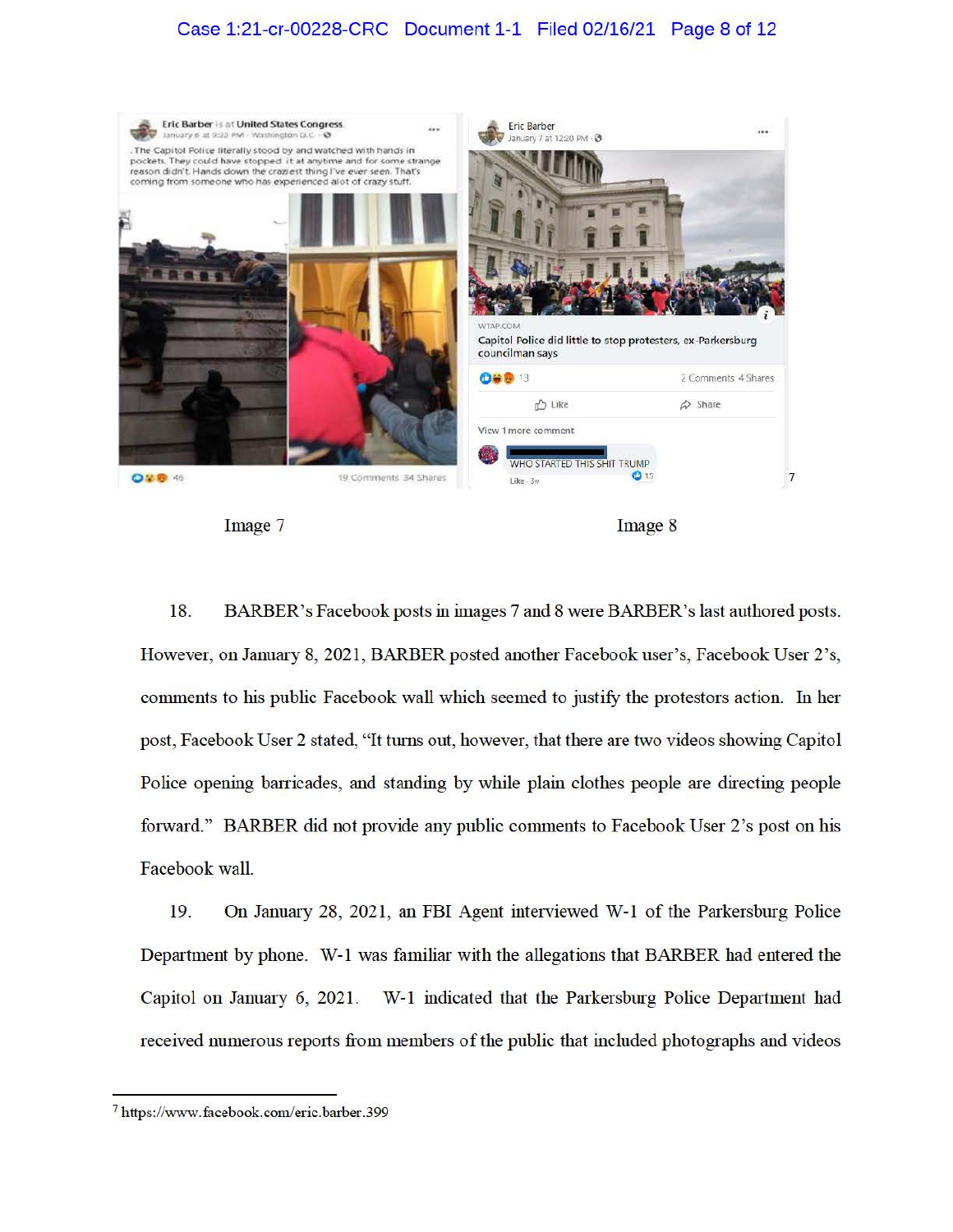## Case 1:21-cr-00228-CRC Document 1-1 Filed 02/16/21 Page 9 of 12

 that showed BARBER inside the Capitol. W-1 acknowledged seeing the photographs and videos and recognized BARBER. In one specific photograph BARBER was circled in yellow (Image 9 below), W-1 stated he recognized the circled individual as BARBER.



Image 9

 20. Your affiant reviewed database records which revealed photographs of BARBER that have consistent facial features and believe match the still image obtained from inside the Capitol (Image 10 below).



Image 10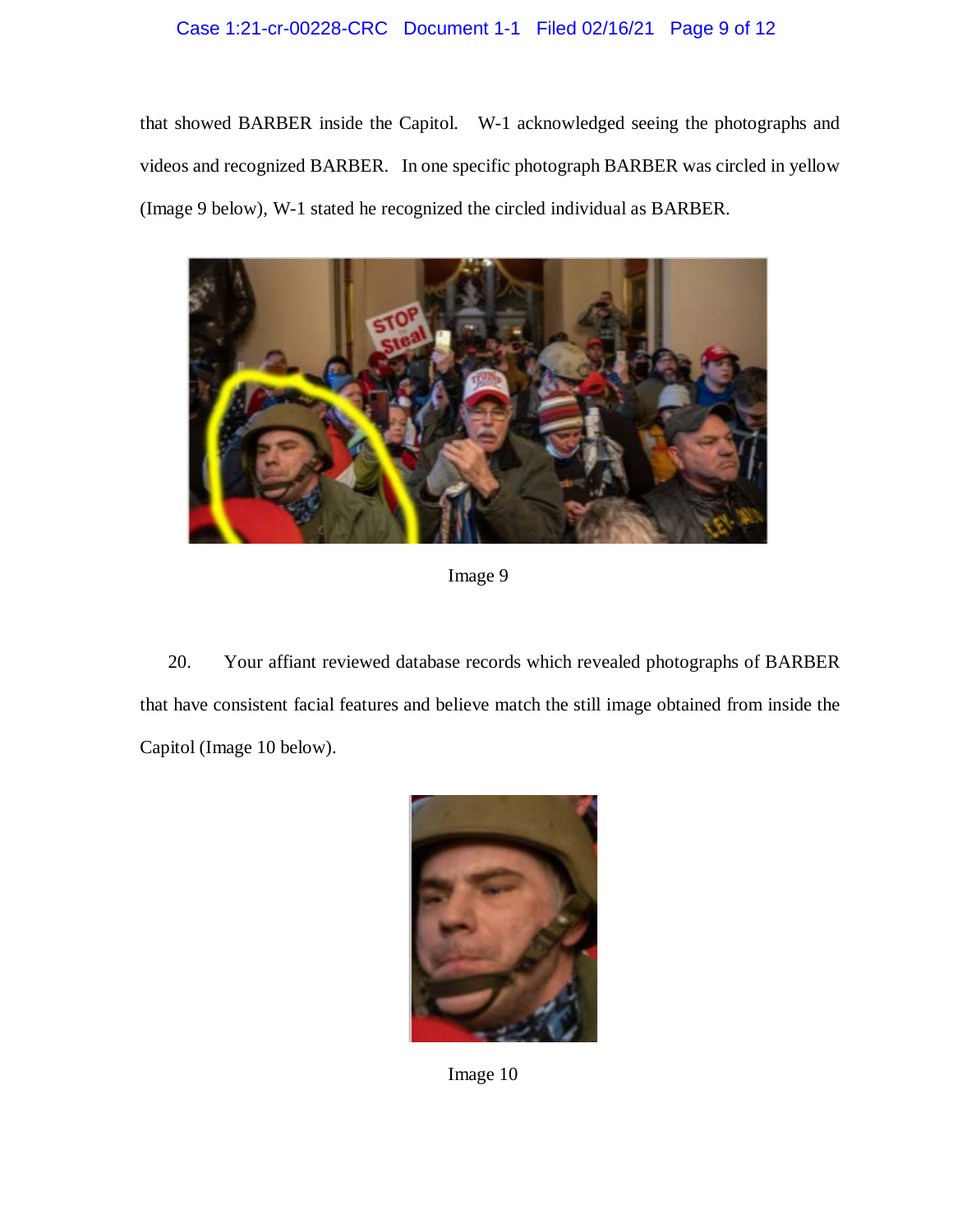# Case 1:21-cr-00228-CRC Document 1-1 Filed 02/16/21 Page 10 of 12

 depicting the movement of the BARBER through the Capitol. The USCP returned six videos 2021. through equipment that was on the stand (Image 12 below). 21. Your affiant also requested CCTV footage from U.S. Capitol Police ("USCP") that showed BARBER moving through Statuary Hall and the Capitol Rotunda on January 6, Of note, I observed BARBER taking selfie photographs in the Rotunda (Image 11 below) and stopping at the C-SPAN media station located in Statuary Hall and searching



Image 11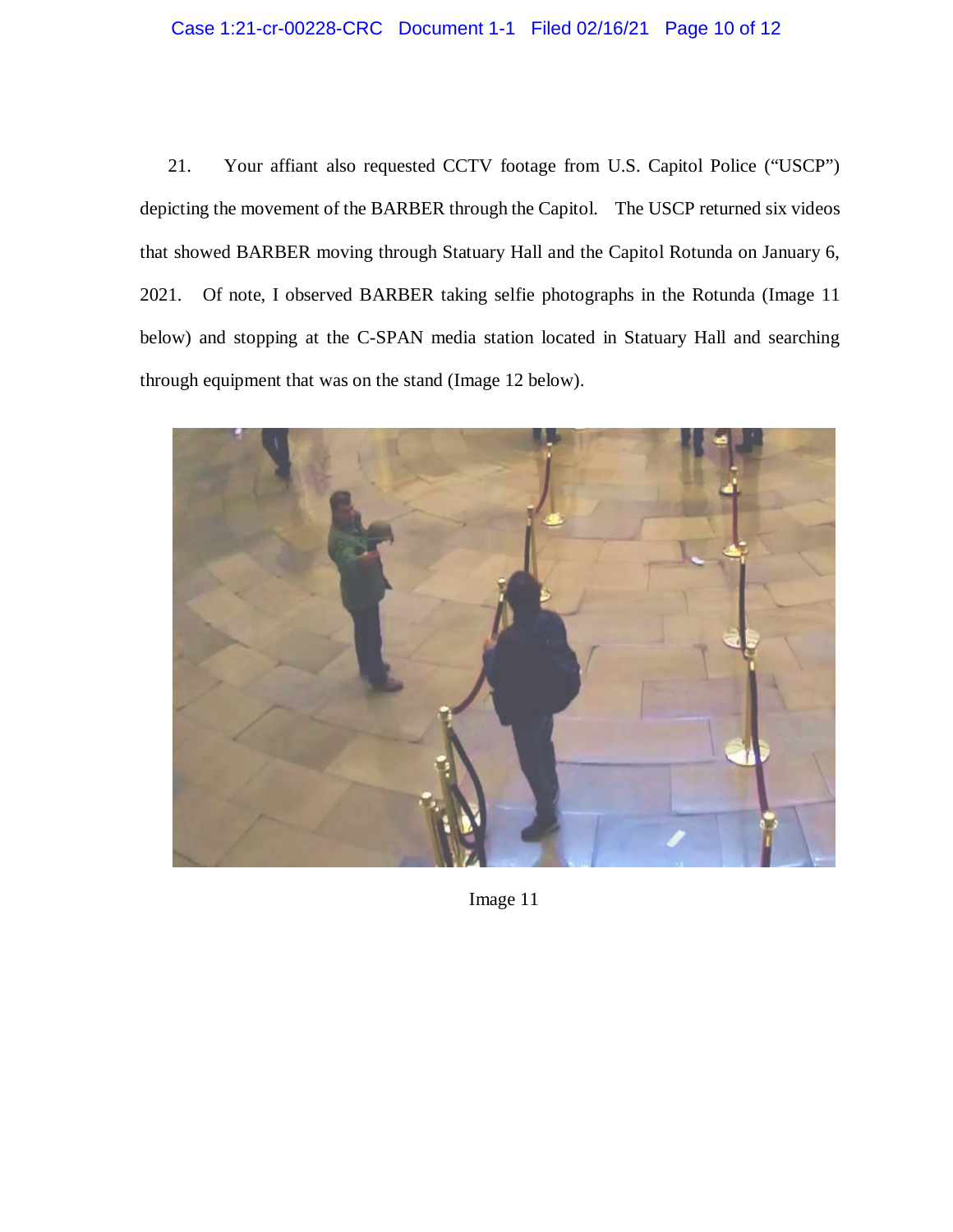

Image 12

 be looking at an item at the C-SPAN media stand. This video clearly depicts BARBER searching through items at the media stand, before appearing to unplug something and take it with him. Based upon BARBER's activity at the stand, your affiant believed that BARBER 22. As seen in the USCP CCTV footage still photograph above, BARBER appears to took a portable powerstation from the media stand.

 service technician who was operating that media stand in the Statuary Hall at the time the Capitol was evacuated. Upon return to the media stand, the individual noted that two items 23. On February 1, 2021, your affiant determined the identity of the C-SPAN field were taken, one was a C-SPAN foldable stool and the other was the individual's personal